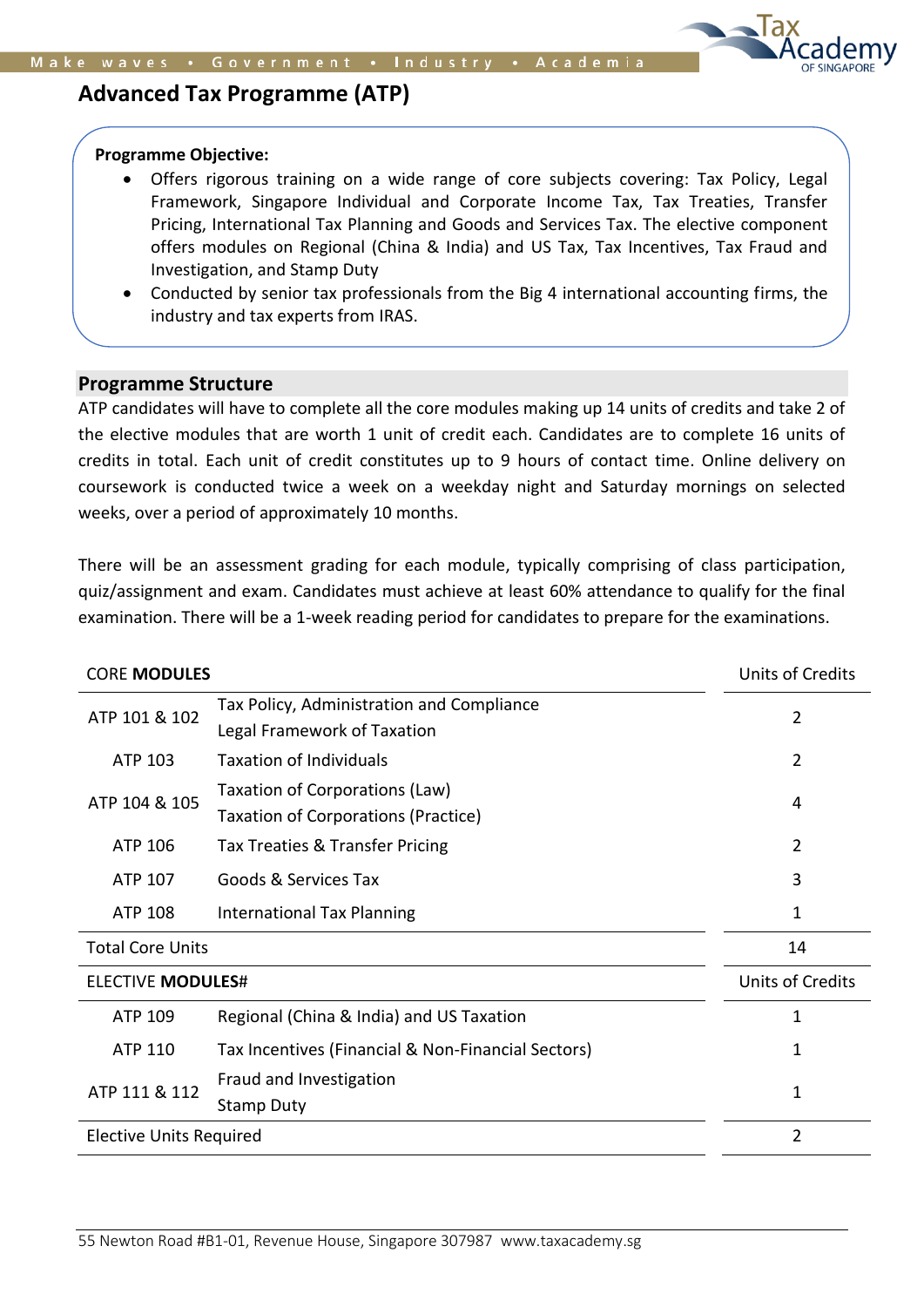#### **Admission Criteria**

The ATP is intended for those who wish to upgrade their skills and knowledge for their professional career in taxation. Entry to the ATP is on a competitive basis. Candidates should have at least 3 years of relevant working experience in tax. They should also be graduates from a recognized university or possess relevant professional qualification (ACCA and/or CPA). All applications will be subject to shortlisting.

The ATP may also be taken on a modular basis. All applications will be subject to shortlisting.

## **Graduation**

Candidates who successfully complete the ATP will be awarded a certificate by Tax Academy. For candidates who took the modules individually, the ATP certificate will be awarded to those who pass all the required modules within a 5-year period.

Under a collaborative agreement between Singapore University of Social Sciences (SUSS) and Tax Academy, ATP graduates who meet SUSS' admission requirements, will be admitted to SUSS' Masters in Taxation (MTax) Programme with credit exemption of four courses.

## **Course Fees**

**ATP Full Programme** (8 core and 2 elective modules) **S\$6,473.50** (after 10% discount and inclusive of GST.)

**Specific modules** (i.e. for candidates not taking the ATP full programme) from **\$551.05 to \$2,011.60** per module (after 10% discount and inclusive of GST). Please refer to the course schedule for the respective module fees.

- *Fees include course materials and written examination fee for first sitting.*
- *Overseas participants who in their business capacity belong overseas and are sponsored by overseas employers, will pay fees excluding GST.*

**NOTE**: Please ensure that you have read and understood the [Terms and Conditions](https://www.taxacademy.sg/documents/Terms_and_Conditions_for_courses_v3.0.pdf) for courses before you register.

## **Subsidies/Grants**

The SkillsFuture Study Awards are available for early to mid-career Singaporean participants who are committed to deepening their skills. Successful applicants will receive a monetary award of S\$5, 000 which can be used to defray out-of-pocket expenses associated with the Advanced Tax Programme. For more information on the SkillsFuture Study Award, please refer to *<http://www.skillsfuture.sg/studyawards/accountancy>*.

Self-funded individuals who are on the full programme of the ATP may apply for SkillsFuture Credit claim and Union Training Assistance Programme (UTAP) funding, subject to the respective conditions. Please visit *[www.taxacademy.sg](http://www.taxacademy.sg/)* for more details.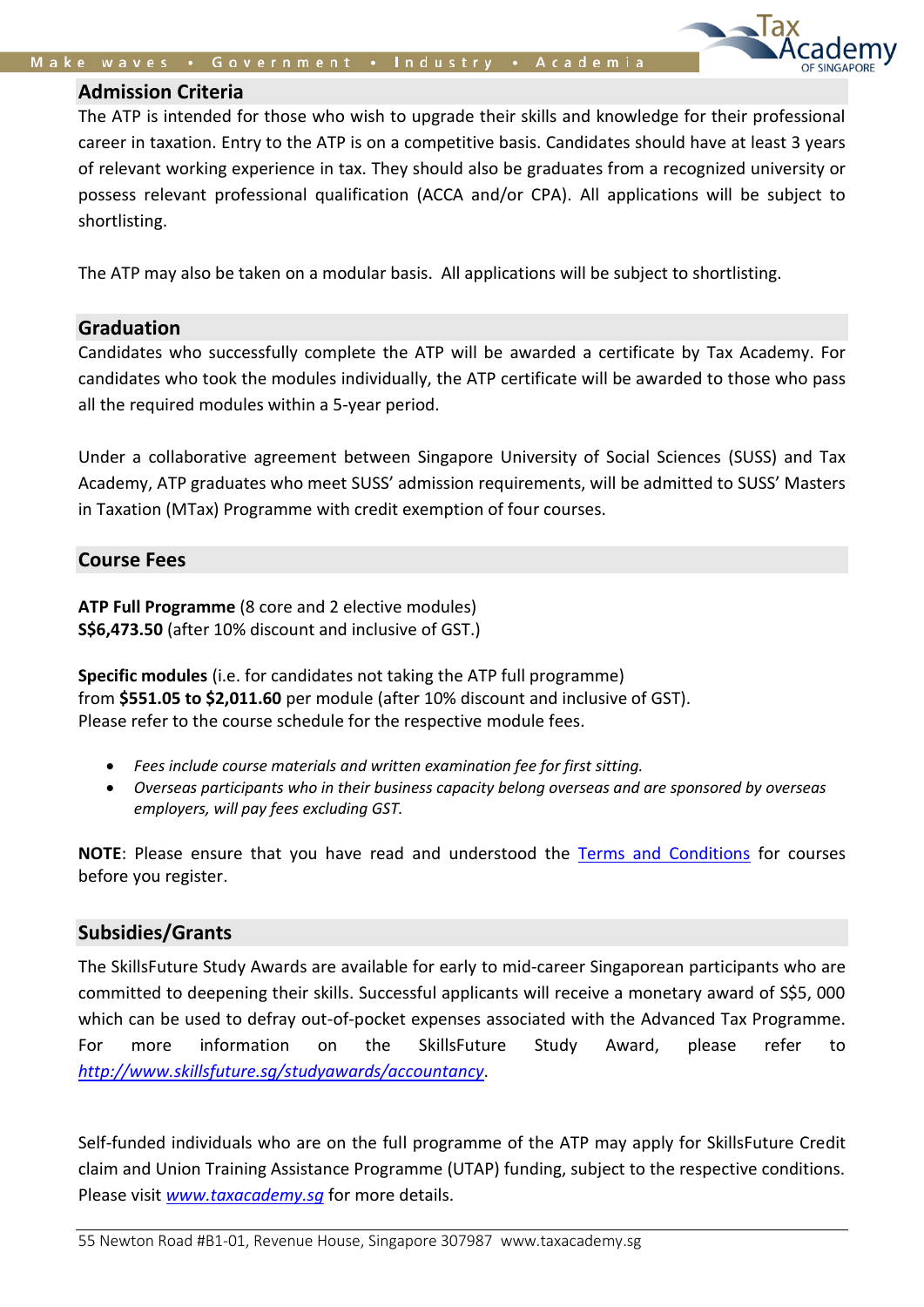Tax

SINGAPORE

## **Course Schedule**

Please visit our website for the updated course schedule.

## **Registration**

Candidates may complete the [ATP registration form \(full programme\).](https://form.gov.sg/61e17addbdbbe60012a7afcd)

For individuals who wish to enrol for selected modules, you may complete the modular registration [form.](https://form.gov.sg/61ea54e967949600147c4375) Modular registrations close 1 month before the course commencement.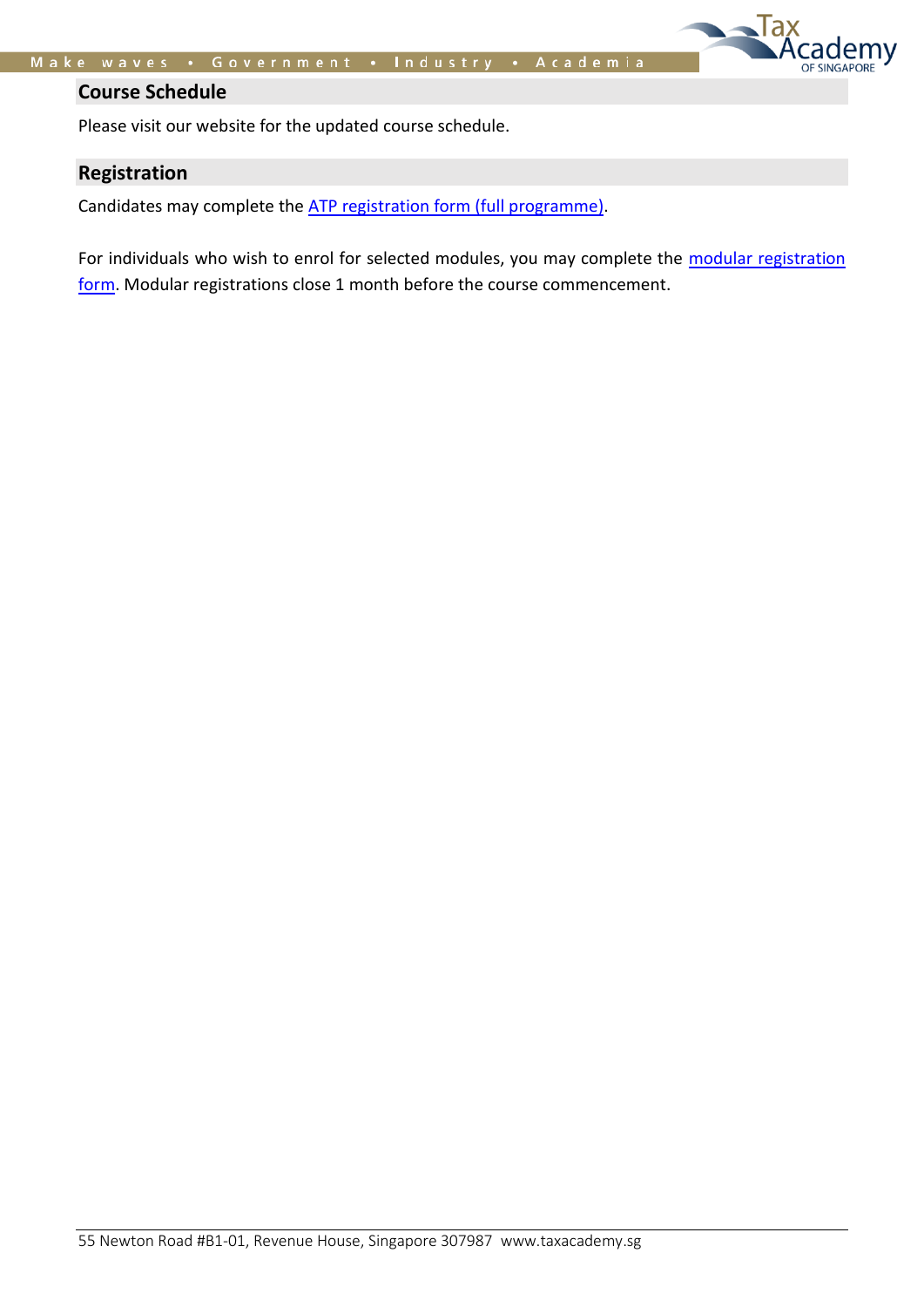

# **Course Module Synopsis CORE MODULES**

## **ATP 101: Tax Policy, Administration and Compliance (6 hours)**

This unit is made up of 2 parts.

Part 1 will cover the fiscal policy of Singapore, in particular the basic tenets of tax policy and the rationale for the policy stance. Participants will study in detail the structure of the Singapore budget using actual recent budget materials and reports of the Economic Review Committee. Participants will also discuss the unique features of public finance in Singapore.

Part 2 will cover how the tax laws and policies are administered in Singapore from the tax administrator's perspective. Participants will study how the tax policies formulated are implemented on the ground by the Government through IRAS, starting with the overall philosophy of the need to encourage voluntary compliance. Participants will be given an appreciation of the trade-offs in tax administration in particular, the trade-off between service and compliance. The various provisions in the tax law to enable Government to enforce compliance and how IRAS goes about using these provisions to raise the level of compliance will be covered.

#### **ATP 102: Legal Framework (15 hours)**

The Singapore Constitution requires that no tax be levied by or for the purposes of Singapore except by or under the authority of the law. The objective of this unit is to give students an appreciation of the legal processes which mould tax practice.

The topics covered are appeal processes to the Board of Review and the Courts, use of case law authorities and case law analysis, interpretation of tax statutes in arguments and submissions before IRAS and the courts.

The sessions will involve an in-depth analysis of recent Singapore tax cases and the reasoning of the courts in those cases. There will also be an opportunity for the class to examine and discuss interpretation of selected statutes.

#### **ATP 103: Taxation of Individuals (18 hours)**

This unit aims to provide participants with a working knowledge of the law and practice in the determination of an individual's tax liability from the undertaking of economic and investment activities and how such tax liability differs from the perspectives of a resident and a non-resident. The topics covered include employment income; investment income; taxation of self-employed; separate assessment of husbands and wives; reliefs, deductions and rates of tax.

#### **ATP 104: Taxation of Corporations - (Law) (15 hours)**

This unit enables participants to have an in-depth understanding of certain legal principles which are important to the taxation of companies under the Singapore tax regime.

At the end of the unit, students should be able to understand, analyse and apply legal principles and case law relating to:-

- (i) The determination of whether proceeds from the disposals of assets by a company constitute trading gains or capital gains [Section 10(1)(a) of Income Tax Act];
- (ii) The distinction between other types of capital receipts and income receipts;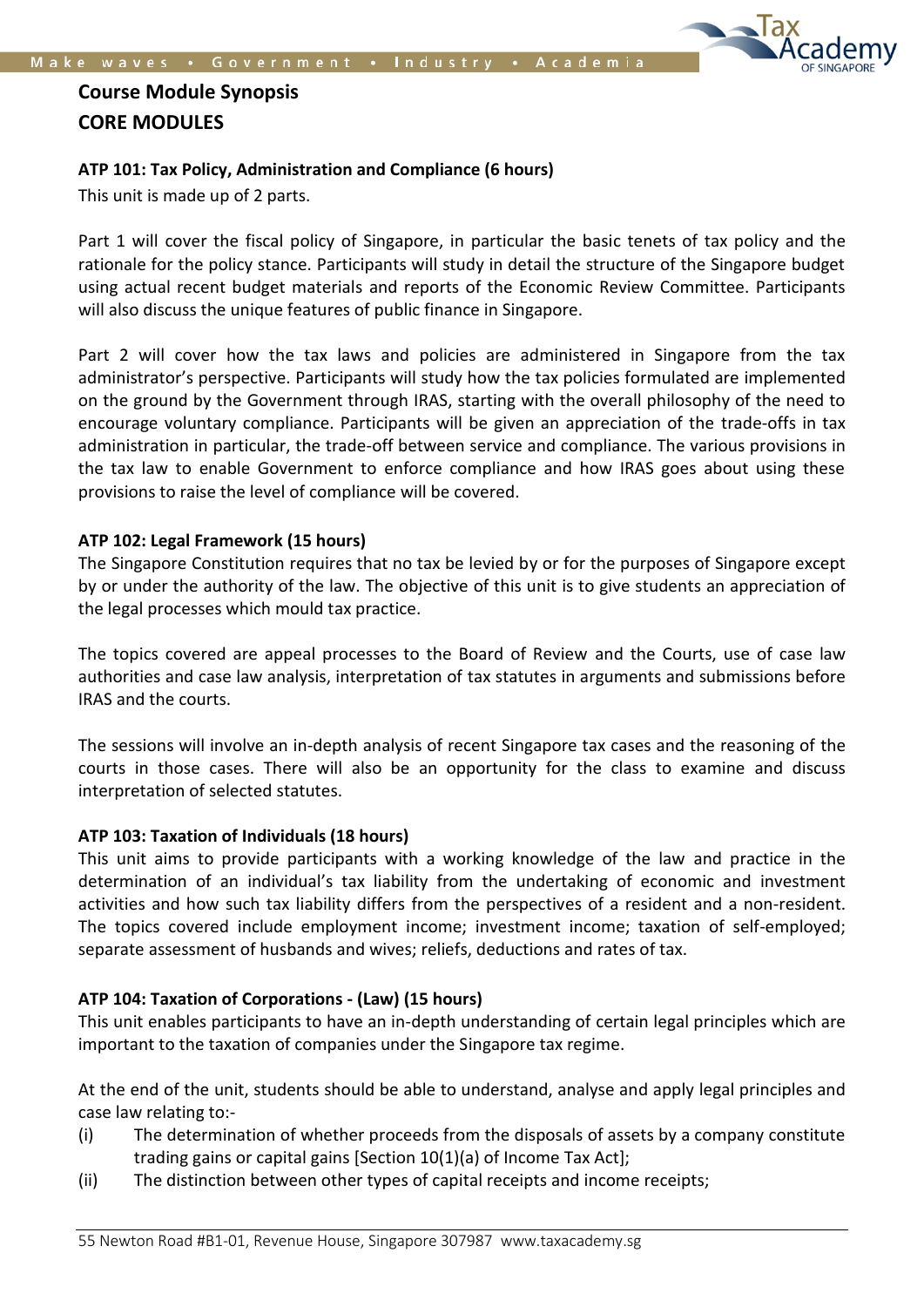

- (iii) Residence of a Company;
- (iv) Non-Resident Companies Distinction between Trading in Singapore and Trading with Singapore;
- (v) The General Deduction Test for determining whether an expense is deductible
- Section 14(1) and Section 15(1)
- Distinction between expenditure of a revenue nature and expenditure of a capital nature
- Test of pre-commencement expenses "In the production of income"
- Test of "wholly & exclusively"
- Test of when an expense is "incurred"
- Application of Section 10E

## **ATP 105: Taxation of Corporations - (Practice) (18 hours)**

The aim of this unit is to help participants in their practical application of taxation law and principles. It also aims to increase one's knowledge and understanding of the taxation issues commonly raised by businesses and corporations.

At the end of this unit, the participants should be able to apply the main taxation principles and have a general appreciation on tax planning opportunities. Topics include inbound investment (doing business in Singapore), outbound investment (doing business overseas) and corporate restructuring.

## **ATP 106: Tax Treaties & Transfer Pricing (18 hours)**

This unit equips participants with an in-depth understanding of the interpretation and mechanism of double taxation agreements.

Topics on Double Taxation Agreement (DTA) include:

- Purpose and framework of DTA;
- Interpretation and mechanism of DTA;
- Application of DTA provisions;
- OECD and UN model tax conventions;
- Singapore's key treaty policies;
- Key provisions in Singapore's DTA;
- Latest developments in DTAs.

Topics for Transfer Pricing include:

- Arm's length principle;
- Application of the arm's length principle;
- Documentation;
- Mutual Agreement Procedure / Advance Pricing Agreements;
- Singapore Transfer Pricing guidelines;
- Latest developments in Transfer Pricing.

At the end of the unit, participants should gain a thorough understanding of the arm's length principle and the essential elements of a comprehensive transfer pricing analysis.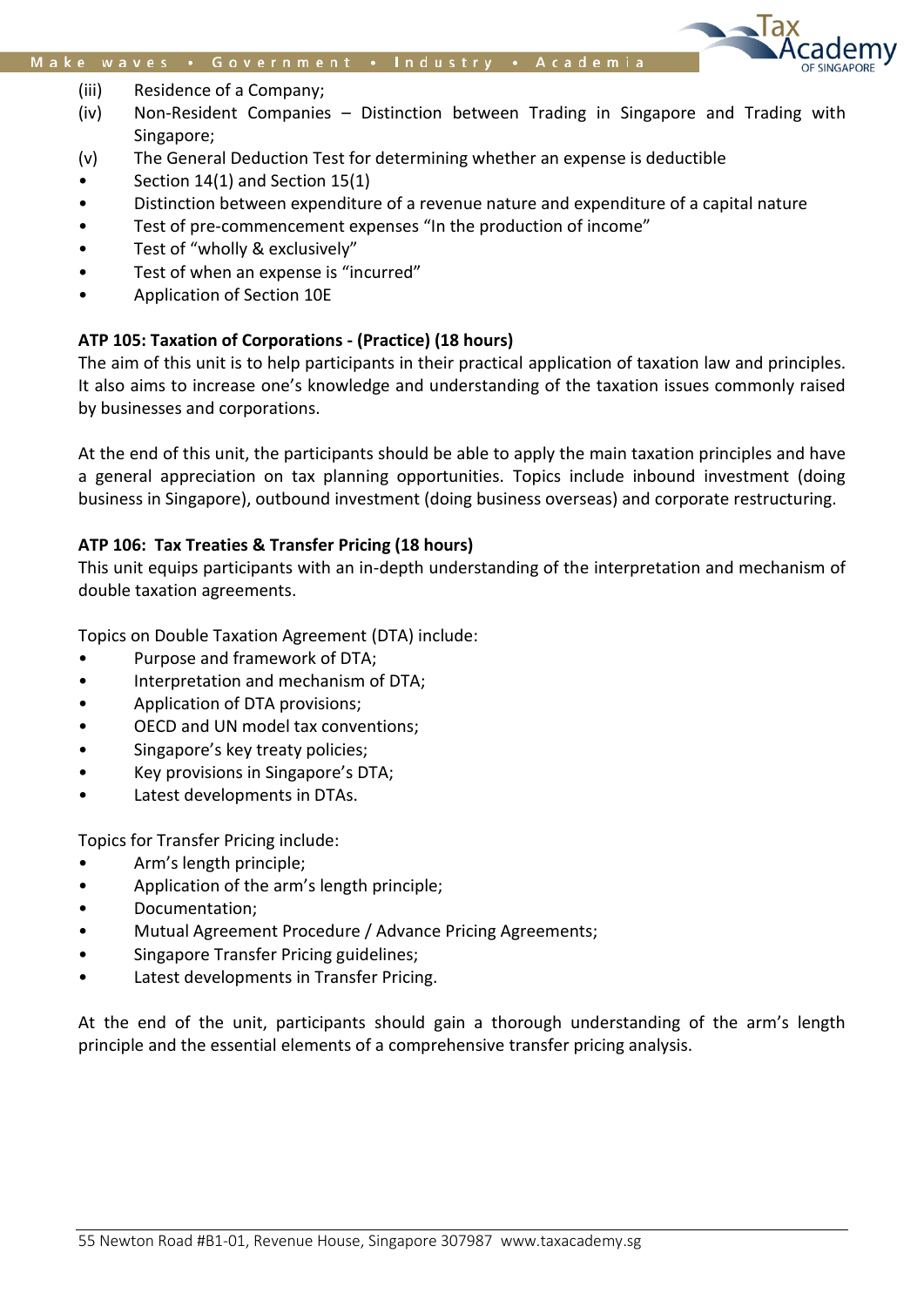#### **ATP 107: Goods & Services Tax (18 hours)**

This unit aims to provide participants with a sound knowledge on the principles of Goods & Services Tax (GST), its practice, specialised areas and industries so that they can be familiar with the GST issues and treatment of business transactions.

#### Topics include:

- History and development Milestones of GST in Singapore;
- Recap of GST basic principles and schemes;
- Supply and Scope of Tax (including the concepts of taxable person, business, deemed supplies and transfer of going concerns);
- Zero-Rated Supplies (discusses cross-border transactions in goods and international services);
- Exempt supplies (comprising financial services including banks, stockbroking and insurance);
- Input tax recovery rules and partial exemption;
- Special issues in GST (including selected industry developments e.g. e-commerce and telecommunications, REITS).

#### **ATP 108: International Tax Planning (15 hours)**

The objective of this module is to acquaint participants with real life, practical aspects of cross border tax planning that multinational companies (MNCs) regularly consider and implement.

In this module, participants will learn how the OECD tax treaty fundamentals are applied in practice and serve as the basis for cross-border transactions engaged in by multinational companies. Participants will also learn of multinational companies' (with particular focus on US and European MNCs) core home country tax rules such as the Controlled Foreign Corporation (CFC) regime that play an important role in the design of tax structures.

Topics include:

- Tax Regime Fundamentals;
- Tax Treaty-Based Planning in Real Life Situations and Treaty Shopping;
- Holding Companies;
- Avoidance of Double Taxation;
- Anti-Avoidance / Controlled Foreign Corporation Rules;
- Losses;
- Merger & Acquisition Structuring, Financing and Post Merger Integration;
- Tax Efficient Supply Chain Planning;
- Entity Classification, Hybrid Entities and Instruments.

## **ELECTIVE MODULES**

#### **ATP 109: Regional and US Taxation (9 hours)**

This unit provides participants with insights into taxation in the region and US. Participants can expect visiting foreign authoritative figures in taxation to share about the tax systems, trends and developments in regional countries on China, India and US.

#### **ATP 110: Tax Incentives (Financial & Non-Financial Sectors) (9 hours)**

This unit enables participants to have an overview of the financial and non-financial incentives. At the end of the module, participants should have an appreciation of the basis of taxation and issues affecting the incentives covered in the module.